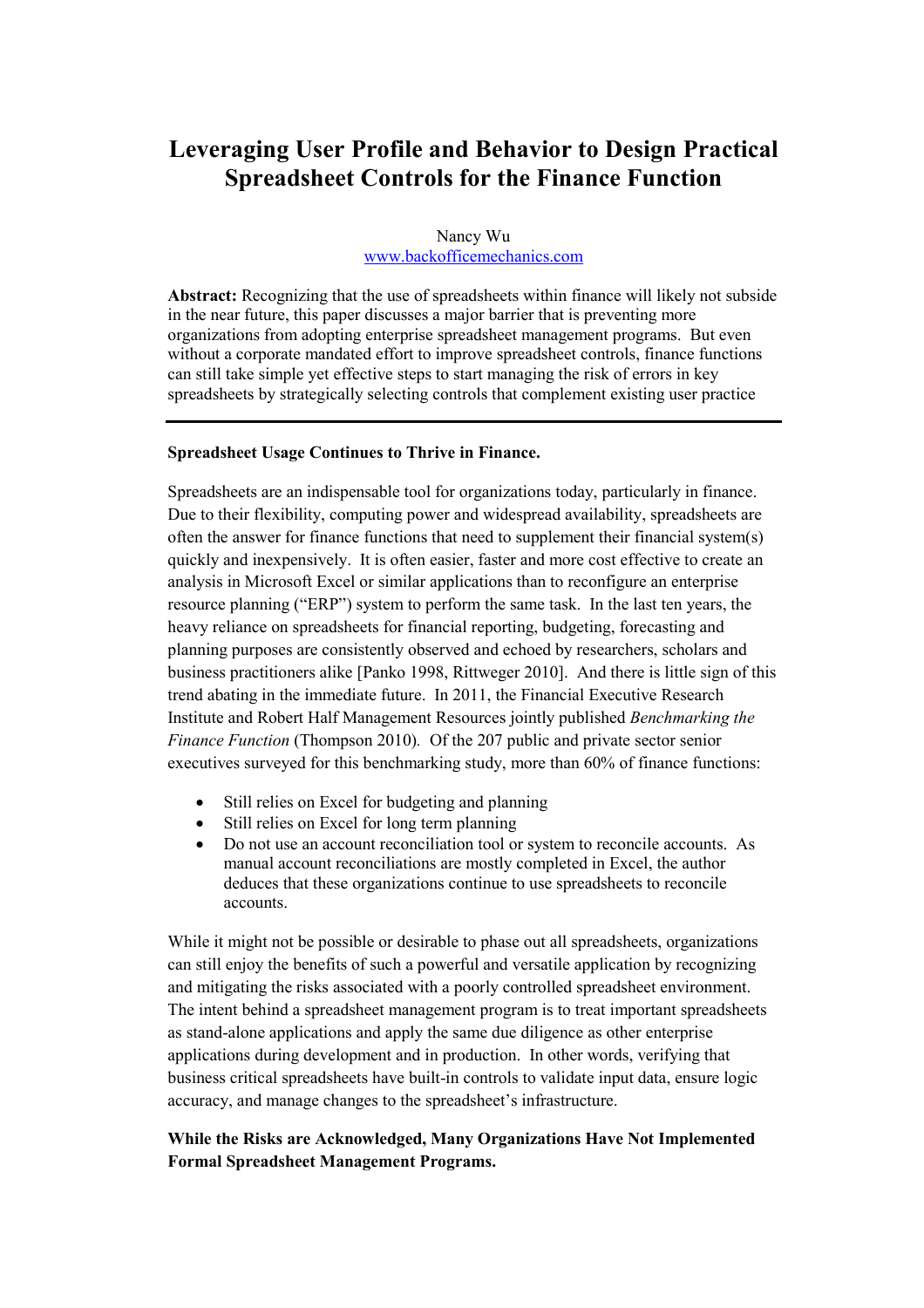While more and more organizations, including several published as EuSpRIG case studies<sup>1</sup> are demonstrating that a spreadsheet management program can be implemented in an efficient and practical manner at both ends of the cost spectrum, many more organizations continue to operate in a loosely controlled spreadsheet environment. Cost of consulting and software licenses aside, their hesitancy to change this status quo may be attributed to the belief that an effort to govern something that impacts so many people on a day-to-day basis cannot help but be intrusive to end users and hence disruptive to the business. Especially among organizations that have not experienced a significant spreadsheet incident, a program that restricts how spreadsheets are created and used may appear to bear too large of an impact upon individuals in return for benefits that, while readily acknowledged (e.g., reduced risk, increased productivity), cannot be easily quantified to build a business case. In addition, spreadsheets belong to no single department, no single function. Rather, they belong to individuals and groups within all functions, all departments. And understandably, these organizations may find that the challenges that come with an initiative to control an application without a central owner are not insignificant. Other spreadsheet risk practitioners echoed similar sentiments in a prior case study: "Ultimately we formed the view that the central difficulty in controlling end user applications is not discovering them or mitigating their risks…The central difficulty lies in formulating, and getting accepted, an organizational response...All aspects of [the end user computing] project required central coordination, but there is as yet no consensus as to the appropriate location of that coordination function. Despite all the evidence of risk and inefficiency, few managers set about addressing these problems, largely, we believe, because they lack the skills and support to do so (Chambers 2008).

#### Success of Informal Spreadsheet Initiatives Hinges Largely Upon User Acceptance.

For finance and other functions in want of stronger spreadsheet governance, but find their organizations unable to launch an organization wide program, it is still possible to improve the spreadsheet environment by implementing within the function one specific component of an end-to-end spreadsheet program<sup>2</sup>.

One specific component in building an effective program is to define the set of controls that will govern spreadsheets. With few exceptions, these controls occur within the spreadsheet themselves. And once defined, the expectation is that they will be built into critical<sup>3</sup> spreadsheets. There are numerous controls that can be effective at preventing and detecting errors when incorporated into spreadsheet design and usage. But upon introduction, certain controls are more likely to be assimilated into normal use (and hence become sustainable) while other controls meet more user resistance. Not surprisingly, spreadsheet controls that fall into the former category are often those that complement existing user practice. In the absence of a corporate edict in the form of a formal spreadsheet program that mandates compliance, minimizing intrusion to the stakeholders through careful spreadsheet control design is critical to gaining user acceptance and making the controls "stick."

#### The Finance and Accounting Function's Profile as it Relates to Spreadsheets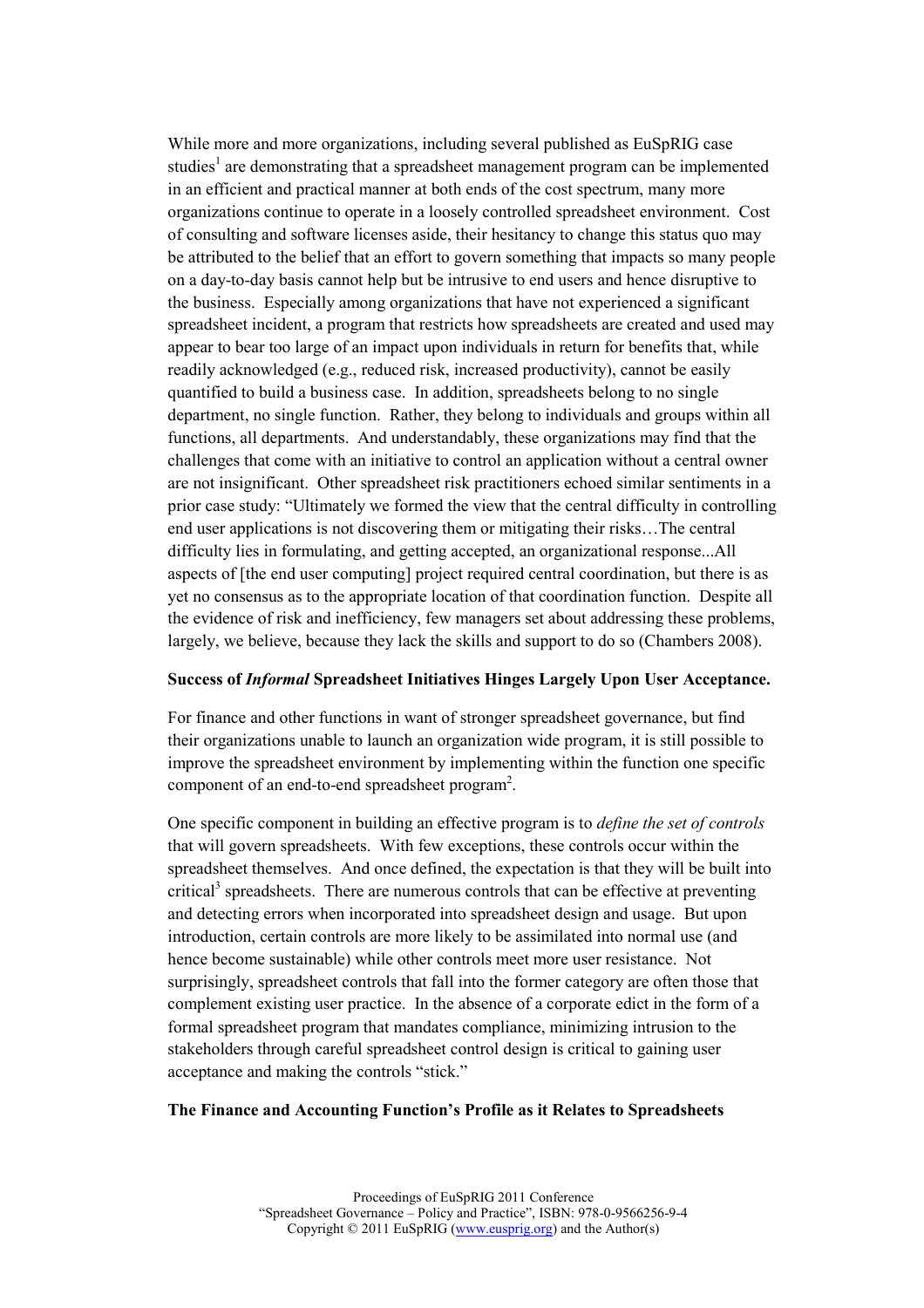It is the author's experience that many finance and accounting functions do not consistently utilize professional developers to design spreadsheets that process critical financial data. Instead, the task falls upon casual spreadsheet designers – individuals with varying degrees of Excel expertise who lack formal instruction in programming and systems design. Very often they are also the users or reviewers of the spreadsheets who must create spreadsheets to support their primary job functions, such as reconcile balance sheet accounts or review the budget to actual variance at month-end. Some of these individuals have undergone employer sponsored Excel training. While others do not have access to formal training programs through work, the internet provides free content that is easily searchable for anyone who is interested in learning Excel. But often, both formal corporate programs and self-study content (e.g., the internet or "how to" books) primarily emphasize features and functionalities in Excel and do not focus on spreadsheet design from a risk and internal controls perspective<sup>4</sup>. In finance, there also tends to be a preponderance of review and due diligence activities that are done "offline" on paper. Once completed, spreadsheets and supporting documents are printed and submitted for review. The reviewer relies on the printed versions of the spreadsheet to look for mistakes and provide feedback. Because of these user characteristics, the most implementable controls will be those that:

- 1. Require no advanced Excel technical knowledge While some casual spreadsheet designers have a strong interest in building Excel expertise, most spreadsheet users and creators just want to "know enough to get by" in order to focus on their core competencies within finance. Introducing controls that require more advanced technical skill does not fit the profile of the typical user and will have a higher likelihood of creating resistance.
- 2. Enhances review activities on paper Controls that are deliberately designed to complement and improve review activities that are performed on paper can be placed into use immediately without disrupting existing processes. Consequently, controls that require the individual to change habitual practices will require more education and persuasion.

## Three Examples of Suitable Spreadsheet Controls

Based on the profile illustrated above, three examples of powerful spreadsheet controls that fit the above criteria are described below. Note that this should not be viewed as an effort to extract the "best" spreadsheet controls in any and all circumstances, but rather it is a demonstration of how understanding the behaviour of a targeted audience can shape the spreadsheet management approach so that internal control recommendations are more practical and relatable to the individuals who must work with them.

## Data Validity Checks for Key Inputs and Calculations (a.k.a. Check Cells)

The objective of employing data validity checks, or check cells, is to validate accuracy or reasonableness of a body of data. Depending on the level of precision demanded by the user, check cells which come from a separate source are inputted into designated cells and compared to the data from the main spreadsheet body. How comparable the values are to each other (and in some cases, whether the values match exactly) allows the user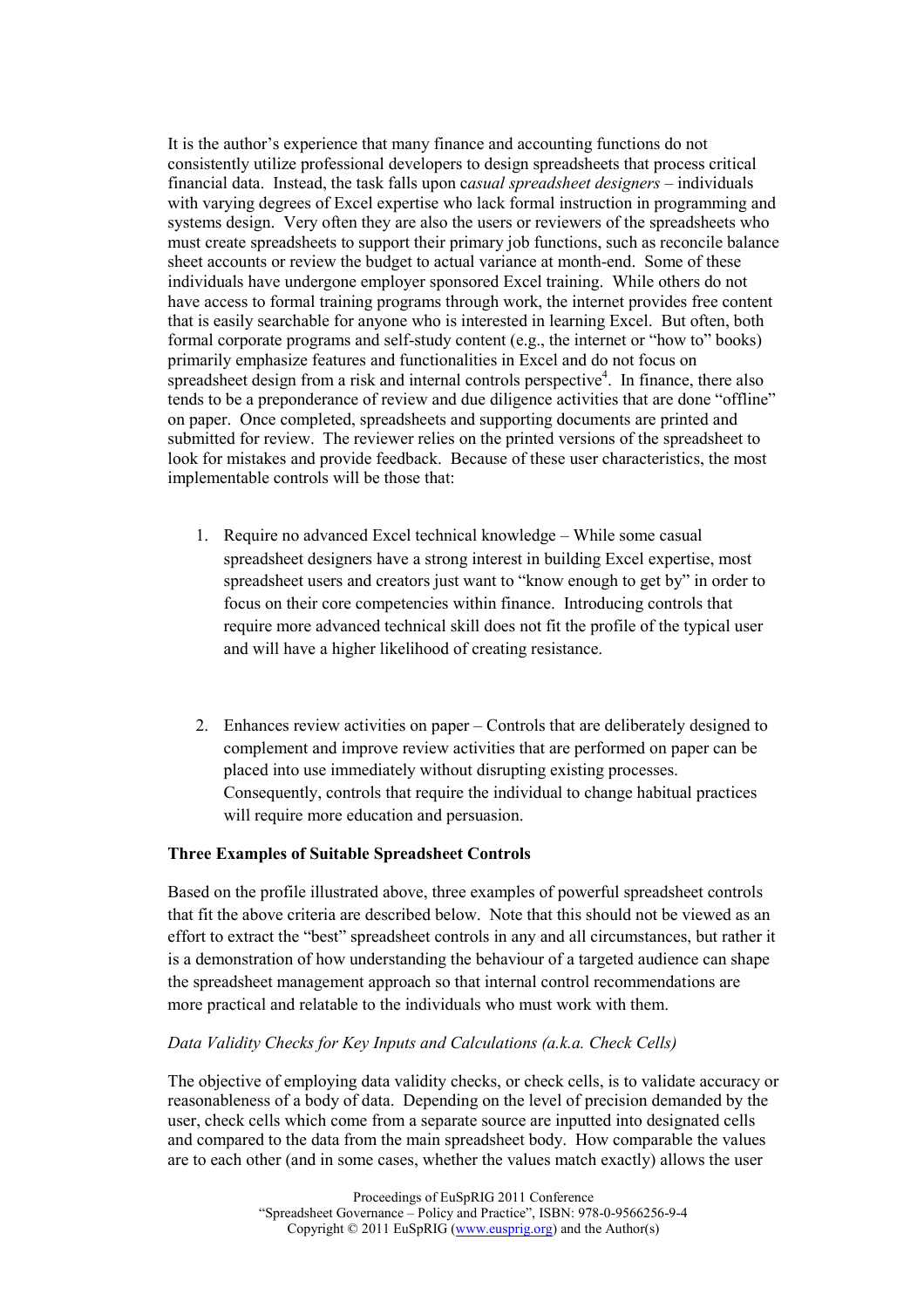to evaluate whether the main spreadsheet data produced the expected and correct values, or if an error may have occurred. Examples of check cells include hash totals that should agree with number of input cells imported into the file or a value from an independent source. Additional examples for financial models are described in Self-Checks in Spreadsheets: a Survey of Current Practice by David Colver of Operis Group. Designing validity checks to "gut check" portions of the spreadsheet is not only helpful to the user when updating the spreadsheet, but they are especially good for the reviewer. Seeing the results of various sets of cross-checks from secondary sources improve the quality and efficiency of the review process since independently derived conclusions can help the reviewer frame his or her evaluation of the spreadsheet data.

## Clear Data Placement and Labels

The objective of promoting clear data placement and labels is to treat spreadsheets more as applications (i.e., formal) and less as digital scratch pads (i.e., informal) simply through better data organization. Examples of good organization include grouping all input cells to one area and calculation cells in a separate area. Another example includes visually distinguishing input cells, logic cells and output cells for the reader. Examples of good labeling include clearly demarcating column or row content and unit of measure (currency v. volume, thousands v. millions, etc.). Also, bodies of data that are outdated or no longer relevant should be removed from the spreadsheet. A well-organized and clearly labeled spreadsheet is not only less prone to misunderstanding and errors and more efficient to review on paper, but the file also becomes more transferable as new users can learn the contents of the spreadsheet more quickly than with data that is jumbled and vaguely identified.

# Display of Constants

First mentioned in the New Guidelines for Spreadsheets [Raffensperger, 2000], the objective of displaying constants is to clearly call out the assumptions that feed into the spreadsheet's calculations. Spreadsheets that display constants have key manual inputs such as growth projection rates, interest or discount rate and other assumptions in identified in dedicated and distinct cells. Subsequent calculations made based on these constants then reference the cells using formulas. The opposite of this practice is to place numeric constants within the formula cells. The constants become part of the formula string and in effect become "buried." Displaying constants in dedicated and distinct cells increases user efficiency and accuracy as changes in constants need only to be updated once to affect multiple calculations. Reviewers also benefits as they can easily see the assumptions used right on the spreadsheet instead of being hidden within formulas.

# A Case Study

The three controls illustrated above are not only effective but are also simple and straightforward to implement. So it is not unusual to spot them in certain critical spreadsheets on occasion. But even among finance functions that have already taken informal steps, whether knowingly or otherwise, to build in these controls, tremendous improvement opportunities still exist through more consistent and thoughtful implementation. To illustrate, recently the author was invited by the finance functions of two publicly traded U.S. companies to review a selection of spreadsheets that were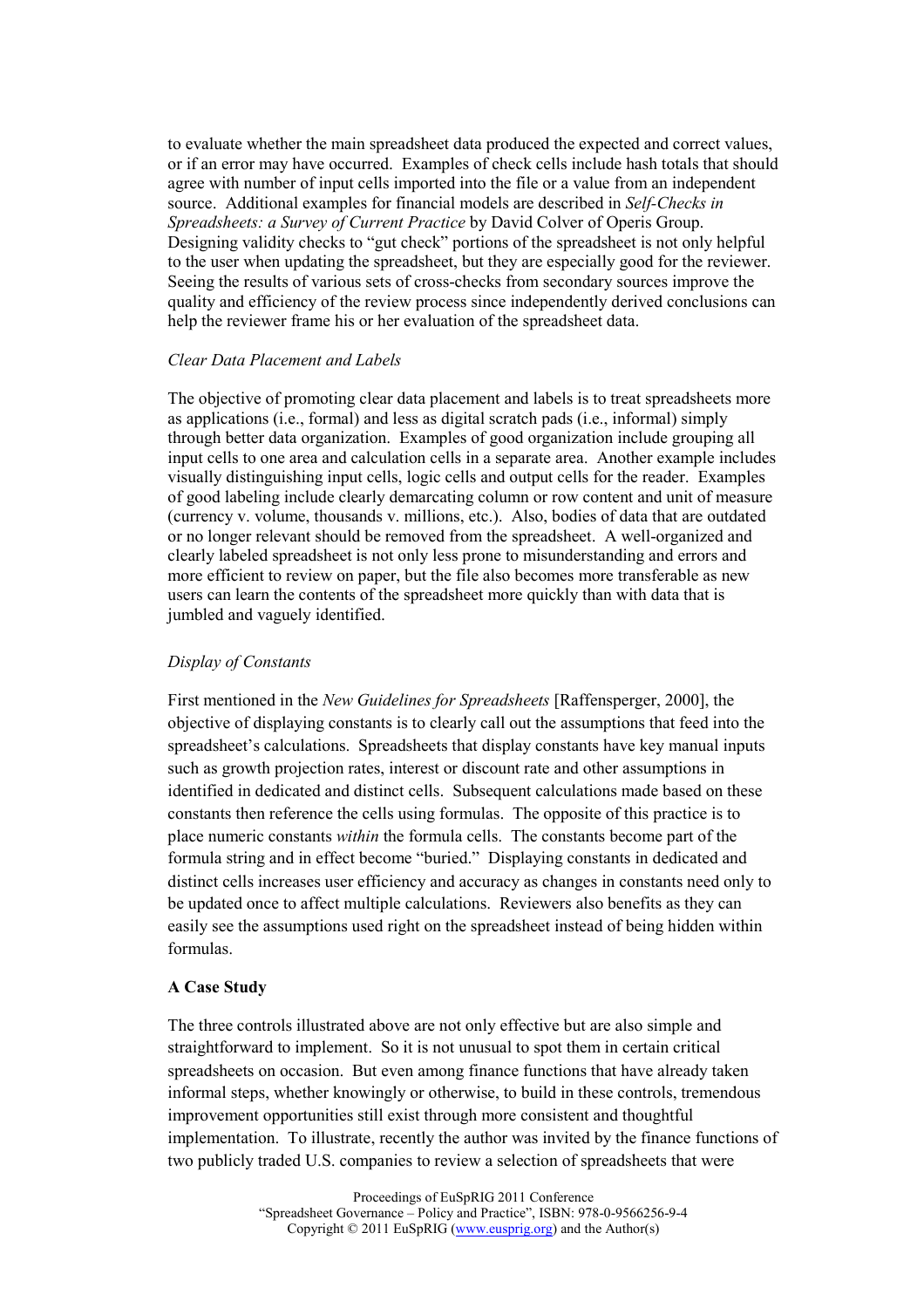considered critical to finance and accounting operations and to provide recommendations on improving the spreadsheet environment. Both organizations were concerned about the health of their business critical finance spreadsheets. Although neither organization had experienced a financial statement error caused by faulty spreadsheets, each group wanted to better understand the control mechanisms within the spreadsheets that would detect any material errors and prevent such an incident from occurring.

While the scope of the review encompassed a broader examination of these spreadsheets' design, high level findings as well as the review criteria pertaining to the three particular controls are summarized below.

| Nature of                     | File     | Total No. of | No. of      | Data Validity  | Clear Data     | Display of     |
|-------------------------------|----------|--------------|-------------|----------------|----------------|----------------|
| Spreadsheet                   | Creation | Occupied     | Calculation | Checks for     | Placement      | Constants      |
|                               | Date     | Cells        | Cells       | Input and      | and Labels     |                |
|                               |          |              |             | Calculation    |                |                |
| Cash Flow $(1 \text{ of } 2)$ | 2008     | 4,146        | 1,427       | N <sub>0</sub> | No.            | <b>Yes</b>     |
| Cash Flow (2 of 2)            | 2003     | 2,146        | 1,637       | N <sub>0</sub> | No.            | <b>Yes</b>     |
| Consolidated                  | 2008     | 21,684       | 41          | Yes*           | N <sub>0</sub> | <b>Yes</b>     |
| <b>Financial Statements</b>   |          |              |             |                |                |                |
| <b>Equity Rollforward</b>     | 2005     | 1,924        | 1,334       | N <sub>0</sub> | N <sub>0</sub> | <b>Yes</b>     |
| Other Financials              | 2004     | 1,436        | 1,085       | N <sub>0</sub> | No             | N <sub>0</sub> |
| Document #1                   |          |              |             |                |                |                |
| <b>Trial Balance</b>          | 2005     | 301,787      | 284,374     | Yes            | <b>Yes</b>     | <b>Yes</b>     |
| Other Financials              | 2007     | 307          | 38          | N <sub>0</sub> | No.            | N <sub>0</sub> |
| Document #2                   |          |              |             |                |                |                |
| <b>Financial Statement</b>    | 2005     | 1,329        | 283         | N <sub>0</sub> | <b>Yes</b>     | <b>Yes</b>     |
| for 10Q Filing                |          |              |             |                |                |                |
| (Select Portion)              |          |              |             |                |                |                |

Table 1: Results for Publicly Traded Global Financial Services Organization (2010)

\*Calculation check cells were deemed unnecessary in this case.

Table 2: Results for Publicly Traded Global Manufacturing Organization (2011)

| Nature of<br>Spreadsheet                             | File<br>Creation<br>Date | Total No. of<br>Occupied<br>Cells. | No. of<br>Calculatio<br>n Cells | Data Validity<br>Checks for<br>Input and<br>Calculation | Clear Data<br>Placement<br>and Labels | Display of<br>Constants |
|------------------------------------------------------|--------------------------|------------------------------------|---------------------------------|---------------------------------------------------------|---------------------------------------|-------------------------|
| Average Shares<br>Outstanding<br>Calculation         | 2000                     | 56,500                             | 38,500                          | No.                                                     | Yes                                   | Yes                     |
| Lease Amortization<br>Calculation                    | 2006                     | 420.834                            | 122,040                         | <b>Yes</b>                                              | <b>Yes</b>                            | <b>Yes</b>              |
| Inventory reserve<br>calculation $(1 \text{ of } 4)$ | 1997                     | 2,523                              | 883                             | No.                                                     | No.                                   | No.                     |
| Inventory reserve<br>calculation $(2 \text{ of } 4)$ | 1999                     | 2,178                              | 1,590                           | Yes                                                     | N <sub>0</sub>                        | No.                     |
| Inventory reserve<br>calculation $(3 \text{ of } 4)$ | 1999                     | 106                                | 65                              | N <sub>0</sub>                                          | N <sub>0</sub>                        | No.                     |
| Inventory reserve<br>calculation $(4 \text{ of } 4)$ | 1999                     | 1179                               | 259                             | N <sub>0</sub>                                          | N <sub>0</sub>                        | N <sub>0</sub>          |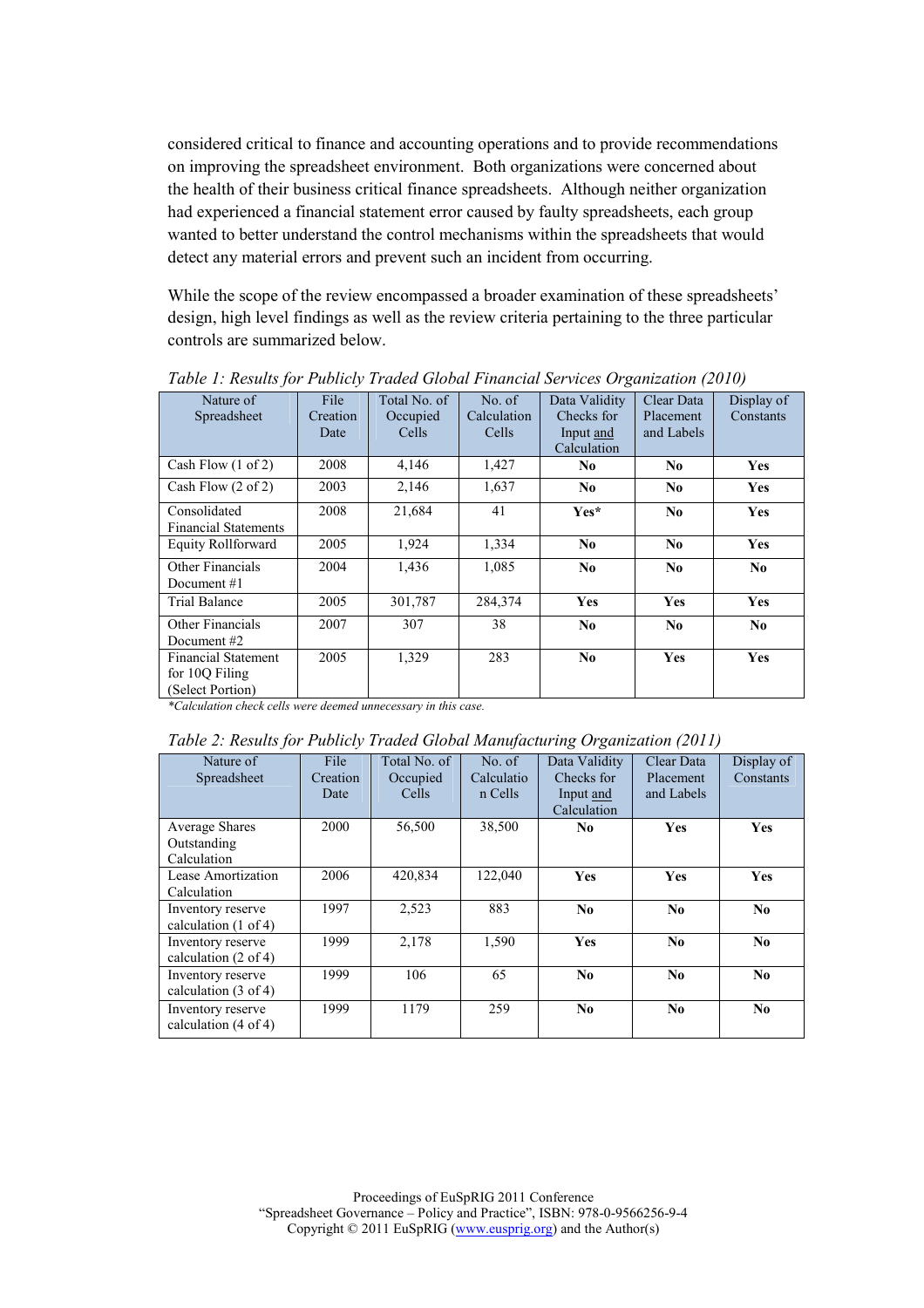## Table 3: Review Criteria

| Condition                | Criteria for "YES"                        | Criteria for "NO"                       |
|--------------------------|-------------------------------------------|-----------------------------------------|
| Data Validity Checks for | Check cells are placed within the         | Check cells do not exist or are.        |
| Input and Calculation    | spreadsheet to verify the accuracy of     | inadequate. Examples of inadequate      |
|                          | inputs and the reasonableness of          | check cells include:                    |
|                          | calculated outputs. In spreadsheets with  | Circular referencing                    |
|                          | both inputs and calculations, both types  | Broken link / Error value               |
|                          | of check cells must be present.           | Check cells built in for inputs         |
|                          |                                           | but not for calculated outputs.         |
| Clear Data Placement and | Spreadsheet houses only data required     | Disorganized representation of          |
| Labels                   | to execute the task. Cell values are      | information. Data is hidden in sheets,  |
|                          | clearly labelled and presented logically. | columns and/or rows. Existence of       |
|                          | Calculation cells are not mixed in with   | irrelevant or out-dated bodies of data. |
|                          | input cells unless they are visually      |                                         |
|                          | distinct. No hidden data.                 |                                         |
| Display of Constants     | Hard coded values are displayed           | Hard coded values are embedded in       |
|                          | independently and labelled in the         | formula construction without clear      |
|                          | spreadsheet. Formulas reference the       | labelling. For example:                 |
|                          | cell location.                            | "=780000*.35" where "780000" is         |
|                          |                                           | the operating income and ".35" is the   |
|                          |                                           | corporate tax rate.                     |

## What the Results Mean

Table 4: Rate of Compliance with Review Criteria (Derived from Test Results in Tables 1 and 2)

| Company                         | Review Criteria          |                      |                      |  |  |
|---------------------------------|--------------------------|----------------------|----------------------|--|--|
|                                 | Data Validity Checks for | Clear Data Placement | Display of Constants |  |  |
|                                 | Input and Calculation    | and Labels           |                      |  |  |
| Publicly Traded Global          |                          |                      |                      |  |  |
| Financial Services Organization | 25%                      | 25%                  | 75%                  |  |  |
| Publicly Traded Global          |                          |                      |                      |  |  |
| Manufacturing Organization      | 33%                      | 33%                  | 33%                  |  |  |

At the time of fieldwork, neither organization had adopted an end-user computing policy. Yet the results illustrate that each of the three controls was implemented successfully in at least two spreadsheets in both organizations, thus further validating their suitability and ease of implementation for the finance function. The results also show that implementation is inconsistent. In total, only two spreadsheets (13% of total) contained all three controls, and five spreadsheets (36% of total) had none of the three built into the file. So while both groups were already designing these three simple yet powerful controls into key spreadsheets, there are still many opportunities to incorporate them into all critical spreadsheets.

# Conclusion

Spreadsheet usage continues to thrive in finance with little signs of slowing. In a recent benchmarking study, more than 60% of finance executives surveyed still rely primarily on Excel for budgeting, long term planning and account reconciliations [Thompson 2010]. An effective spreadsheet management program can lead to more reliability in the financial reporting process, less time dedicated to manually intensive mechanical review as well as more capacity available for other value-added activities in finance. But the perceived disruption to the organization, particularly to spreadsheet users and reviewers,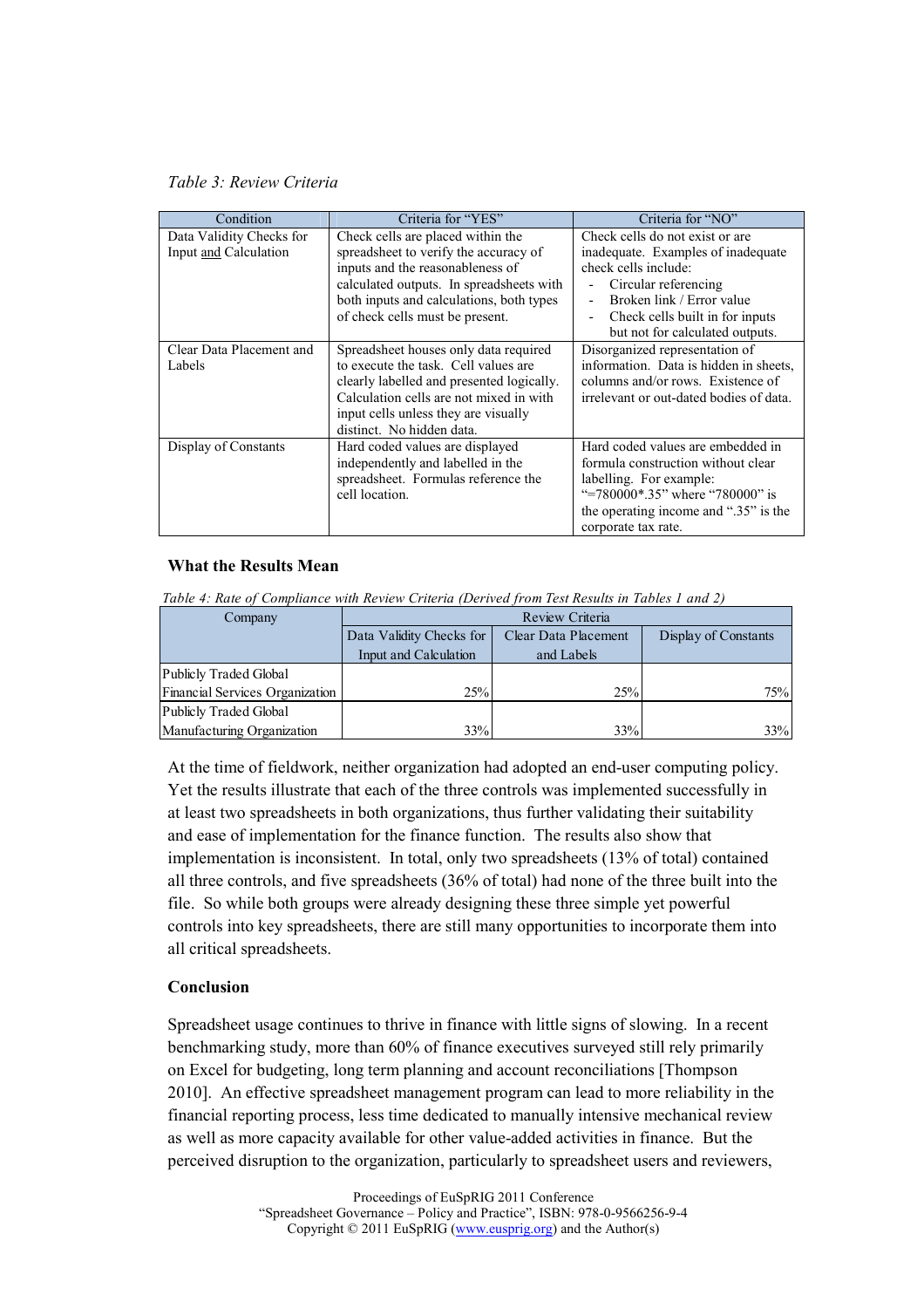and the decentralization of spreadsheet ownership may be preventing more organizations from taking action at an enterprise level. Absent a formal effort to manage important spreadsheets, finance functions in want of stronger spreadsheet governance should not be discouraged to act. Because by understanding the function's user profile and tailoring spreadsheet controls to complement user practice, it is possible for finance to successfully implement simple yet effective spreadsheet controls within its own sphere of influence, such as Data Validity Checks, Clear Data Placement & Labels and Display of Constants. While these measures are straightforward and undemanding in nature, the author's experience shows that they are far from being fully exploited by organizations today.

#### Footnotes

- 1. A Practical Approach to Managing Spreadsheet Risk in a Global Business (T. Lemon, E. Ferguson), Changing User Attitudes to Reduce Spreadsheet Risk (D. Balson), Transforming Critical Spreadsheets into Web Applications at Zurich Financial (S. Dewhurst), Spreadsheets - the Good, the Bad and the Downright Ugly (A. Dunn).
- 2. An example of an end-to-end spreadsheet management program is described in A Practical Approach to Managing Spreadsheet Risk in a Global Business (T. Lemon, E. Ferguson).
- 3. A spreadsheet's criticality is determined by how important the spreadsheet's purpose and output is to the organization. Within finance, the most critical spreadsheets are typically those that can materially affect the financial statements.
- 4. Concluded based on the author's professional experience. As further evidence, the author inserted "Excel Training" in Google's search bar and reviewed the training content offered by the top three search results and the top sponsored result as listed in the companies' websites: CTS Training, Free Training Tutorial Dot Com, Ozgrid and Microsoft Office – Excel 2007 Training Courses. All were primarily focused on functionality.